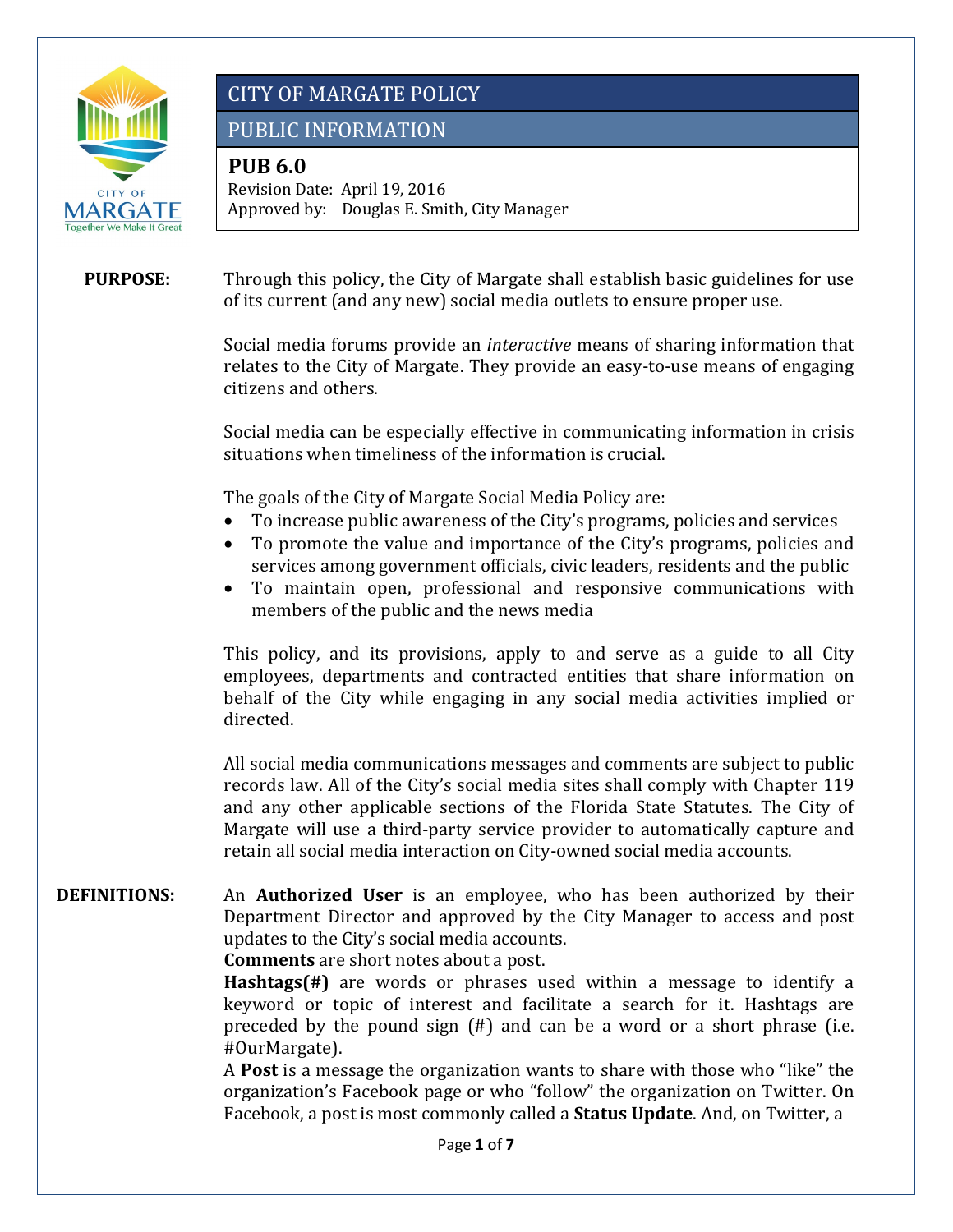

PUBLIC INFORMATION

### **PUB 6.0**

 Approved by: Douglas E. Smith, City Manager Revision Date: April 19, 2016

post is called a **Tweet.** Posts will appear on the organization's activity feed and can include pictures, links, videos, or any related media.

 $f_{\rm eff}$  /  $f_{\rm eff}$  /  $f_{\rm eff}$  /  $f_{\rm eff}$  /  $f_{\rm eff}$ 

 **Social media** are websites and applications that enable users to create and share content or to participate in social networking.

 created or maintained for the purpose of establishing or perpetuating a social A **Social Media Account** is any registration, login credential, or network that is media presence.

**Social Networking** is the use of dedicated websites and applications to interact with other users, or to find people with similar interests to oneself or interest in one's organization. Facebook and Twitter are social networking sites.

**Tag or tagging** someone or an organization means a link is created to that person's or organization's profile. The person/organization that is tagged in a post will be notified and the post may be added to the person's/organization's timeline or newsfeed.

#### **RESPONSIBILITIES:**

The City Manager or designee is ultimately responsible for the maintenance and monitoring of all City of Margate social media accounts in accordance with this policy. The City Manager's Office is the primary point of contact for each department and will provide an overview and training of this social media policy and its implementation.

The City Clerk's Office will oversee the records management program with support from the City Manager's Office.

The Information Technology Department will provide the necessary technology services, security, guidance and technical assistance for effective social media usage.

 posting pertinent information on behalf of the City on a consistent basis and in Authorized users are responsible for actively engaging in social media by compliance with this social media policy.

**POLICY:** It is the policy of the City of Margate to adopt a procedure to guide all interaction with social media platforms and its accompanying guidelines that provides a standard approach to the collaboration and sharing of information on and in various public domains to provide consistent communication across all media.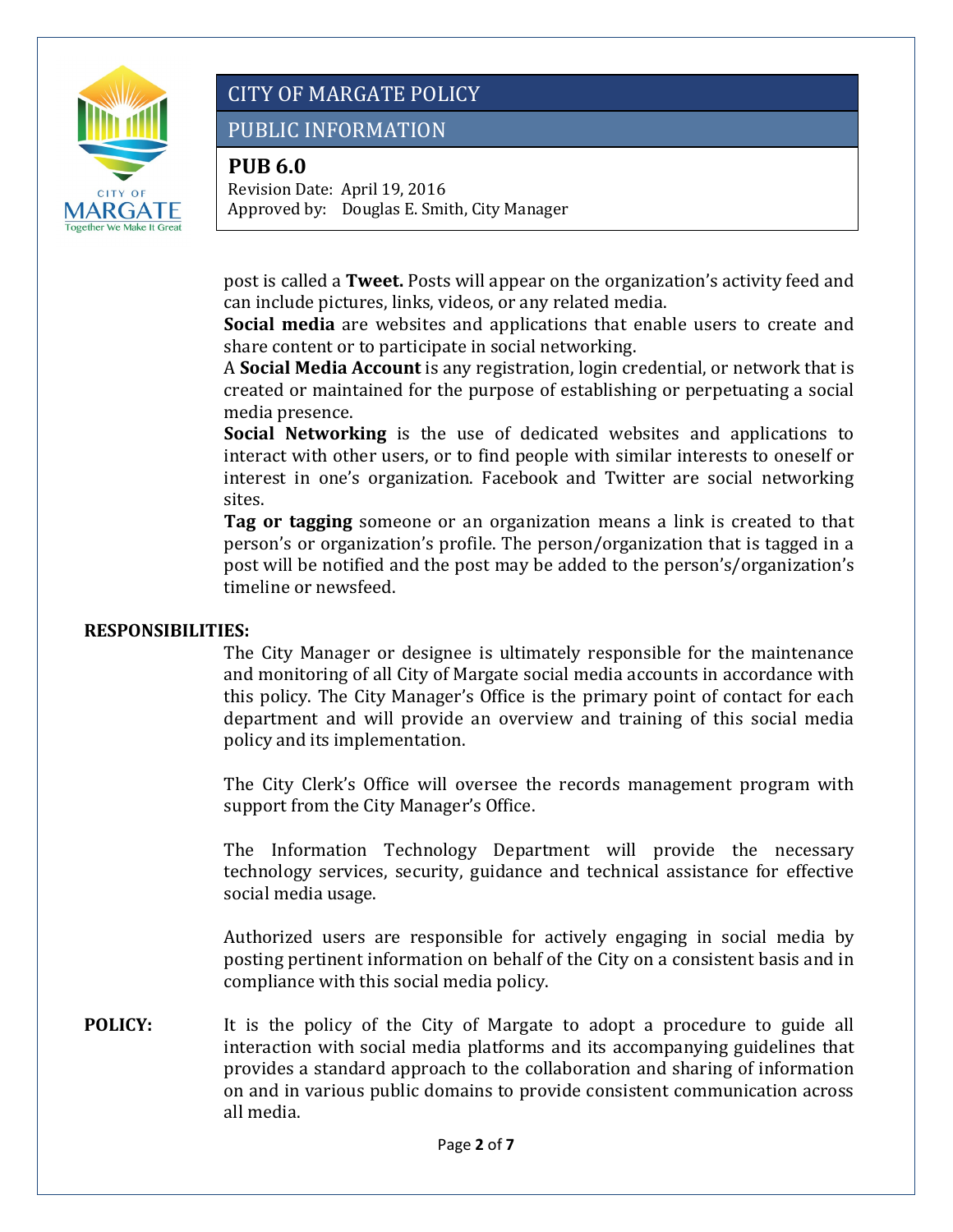

# PUBLIC INFORMATION

# **PUB 6.0**

 Approved by: Douglas E. Smith, City Manager Revision Date: April 19, 2016

### **Social Media Usage**

• While social media provide an effective forum for building relationships and for conveying small "bites" of information, these platforms do not serve as the City's sole or even primary means of communication with residents, businesses, and others. The City's social media accounts are intended to be used for informational purposes only.

 $f_{\rm eff}$  /  $f_{\rm eff}$  /  $f_{\rm eff}$  /  $f_{\rm eff}$  /  $f_{\rm eff}$ 

- Social media is a particularly ineffective tool for communicating about complex issues. The City will use more appropriate means to communicate detailed information about complex issues and to discuss concerns with citizens and others.
- Practical and legal considerations may sometimes constrain, prevent, or prohibit discussion of certain topics, such as court cases, through this medium.
- Comments that offer thoughtful criticism of the organization (not individuals) and City initiatives shall not be removed or altered except as provided for in this policy.
- in violation of this policy or any applicable law. The City's social media • The City reserves the right to restrict or remove any content that is deemed articles, posts or comments containing any of the following forms of content shall not be allowed and shall be removed as soon as possible:
	- o Profane language or content
	- o Comments not topically related to the post being commented upon
	- o Personal or character attacks
	- o Content that promotes, fosters or perpetuates discrimination
	- o Sexual content or links to sexual content
	- o Advertisements not authorized by the City
	- o Hyperlinks to third party websites unless posted by the City's approved authorized staff users for links to partnered/sponsored organizations and bona-fide governmental agencies, or other legitimate organizations as the City deems appropriate.
	- o Illegal conduct or encouragement of illegal activity
	- o Information that may compromise the safety or security of the public or public systems
	- o Content that violates a legal ownership interest of any other party
	- o Content related to a political campaign including, but not limited to: content pertaining to fundraising activities promoting or opposing any person campaigning for election to a political office
- City relinquishes any and all responsibility and liability for any materials Users shall be informed that by posting to the City's social media sites the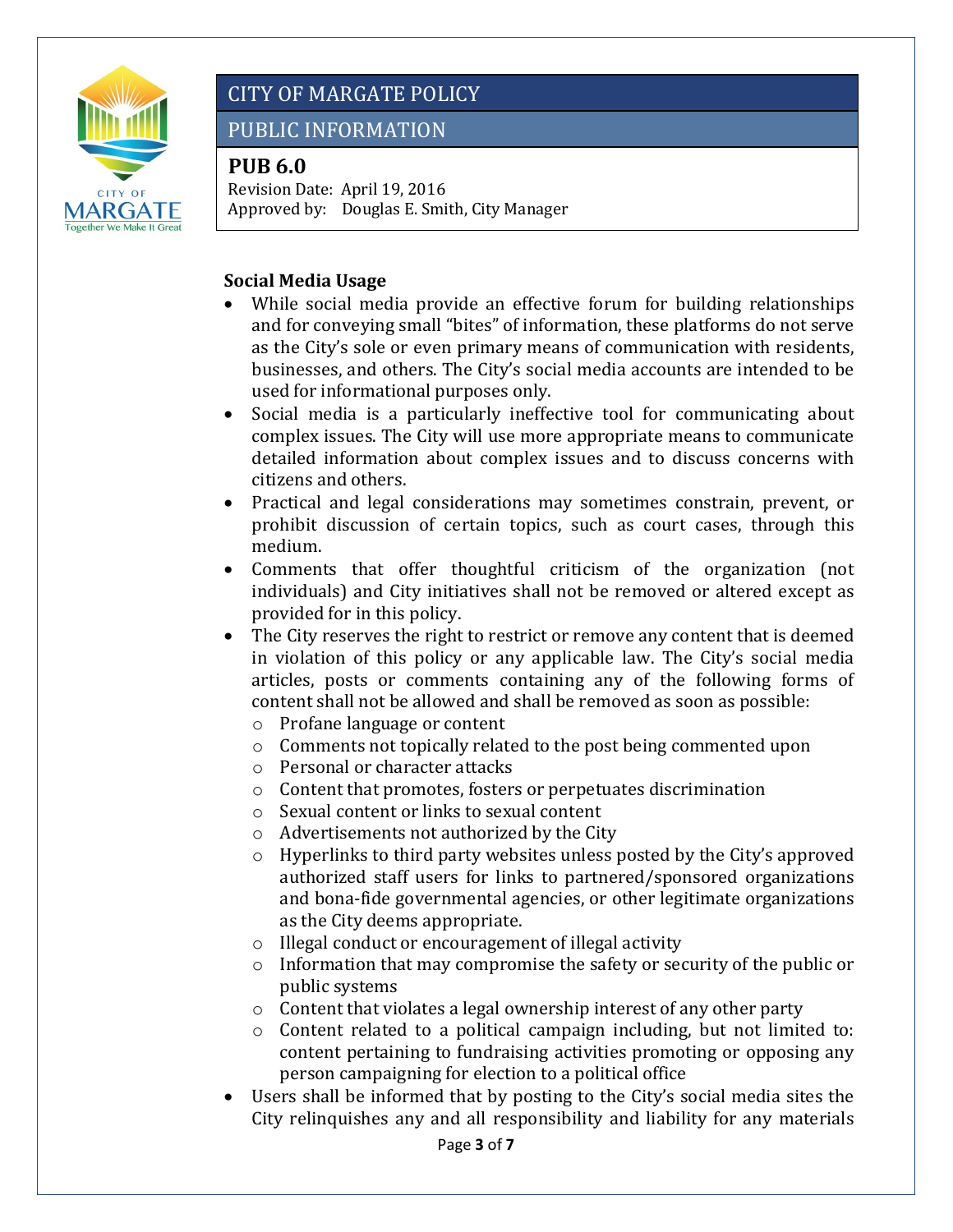

## PUBLIC INFORMATION

## **PUB 6.0**

 Approved by: Douglas E. Smith, City Manager Revision Date: April 19, 2016

 $f_{\rm eff}$  /  $f_{\rm eff}$  /  $f_{\rm eff}$  /  $f_{\rm eff}$  /  $f_{\rm eff}$ that the City deems inappropriate for posting, which cannot be removed in an expeditious and otherwise timely manner

These guidelines must be readily available to users by hyperlink to the City's website. Any content removed based on these guidelines must be retained, including the time, date and identity of the poster when available, in accordance with the City's policy on the retention of such information.

### **General Procedures and Maintenance of City-owned Accounts**

- The City of Margate will utilize one central account with desired social media networks (e.g., Facebook, Twitter, and others). Individual departments and employees, through the City Manager or designee, will utilize the central account to convey desired communication.
- An introductory statement that clearly specifies the purpose and topical scope of the City's social media presence will be included in all platforms used.
- Management of social media accounts and initiatives shall lie primarily within the City Manager's Office.
- • A limited number of staff members, shall have access to social media accounts and passwords and permission to post as "City of Margate." Approved staff must complete the Authorized User Form and receive approval from his/her Department Director and the City Manager's Office. City staff members who are not Authorized Users may request that the City Manager or designee post a message from the City of Margate on their behalf.
- The City Manager's Office will provide training on social media usage for authorized users in other departments.
- The City shall not post purposefully inaccurate information. If an inadvertent inaccuracy is posted, a correction will be published as soon as possible.
- Designated City staff members may post comments/replies without advance review or permission of City management. However, if staff members have concerns or desire advance review, they may request such from the City Manager or designee.
- available, in accordance with public records laws. • The City will not edit others' comments. However, if others' comments are not in compliance with the standards for content listed above, the comments will be removed. Any content removed based on this guideline will be retained, including the time, date and identity of the poster when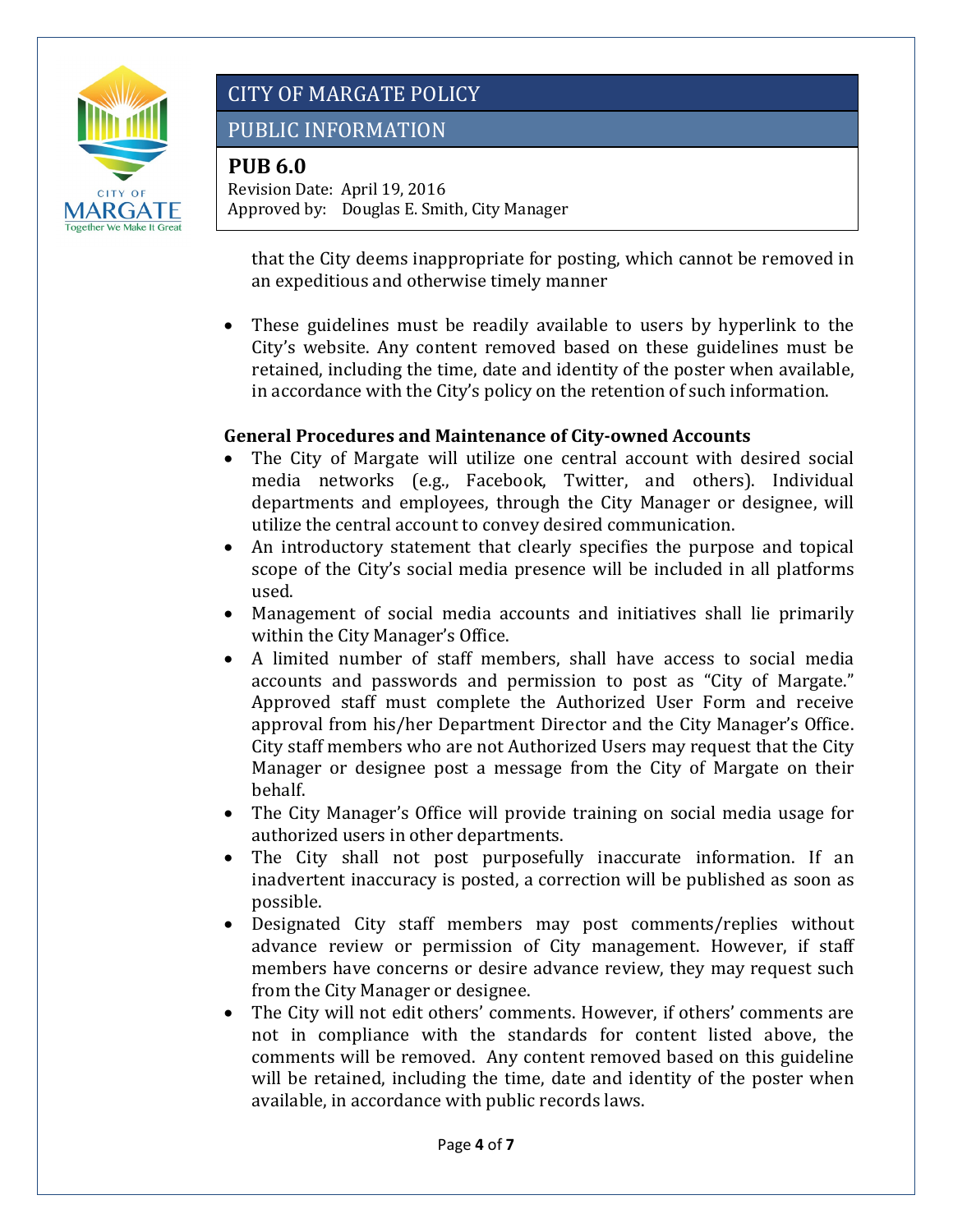

# PUBLIC INFORMATION

# **PUB 6.0**

 Approved by: Douglas E. Smith, City Manager Revision Date: April 19, 2016

#### **Guidelines for Authorized Users**

• Social media posts made by the City must pertain to City news or Citysponsored/partnered events only.

 $f_{\rm eff}$  /  $f_{\rm eff}$  /  $f_{\rm eff}$  /  $f_{\rm eff}$  /  $f_{\rm eff}$ 

- As part of the interactive approach to using social media, the City Manager or designee may follow, message, like, share and retweet posts that contain content that is relevant to the City's mission.
- The City's authorized users will approach the use of social media tools as consistently as possible.
- At all times, authorized users shall use good judgment when posting. Employees must refrain from posts that may be interpreted as offensive, obscene, demeaning, or inflammatory as outlined on pages 3-4. Confidential information shall not be posted.
- At times, authorized users may determine other means/tools are more appropriate ways to respond to citizen/fan comment or may determine that it is best not to respond to a comment at all.
- In general, individual complaints, concerns, or service requests will not be addressed via social media.
- When deciding whether or not to respond to a social media comment, please follow the guide on Page 7.
- Authorized users shall not engage in back-and-forth conversation regarding topics that are complex, controversial, or otherwise sensitive.
- Authorized users, in consultation with the City Manager, will determine when an issue raised by others has reached a "critical mass" that requires a City response on the account.
- such as this. If you wish to voice your concerns further or obtain additional • A standard reply may be used to direct users with concerns related to sensitive or complex issues. This standard reply shall read something like: "The City of Margate is very interested in insights, concerns expressed here. However, complex topics typically are not effectively discussed in forums information, please complete a comment card on the City's website at [margatefl.com](https://margatefl.com), submit an issue via the "Our Margate" smartphone app or contact the City at 954-972-6454."

### **Guidelines and Limitations for all Users**

• All City employees, including authorized users of the City's social media accounts, and City officials shall govern themselves in a professional manner that reflects positively on the City when using social media. Users should always focus on providing high-quality customer service and worthwhile information in a timely manner.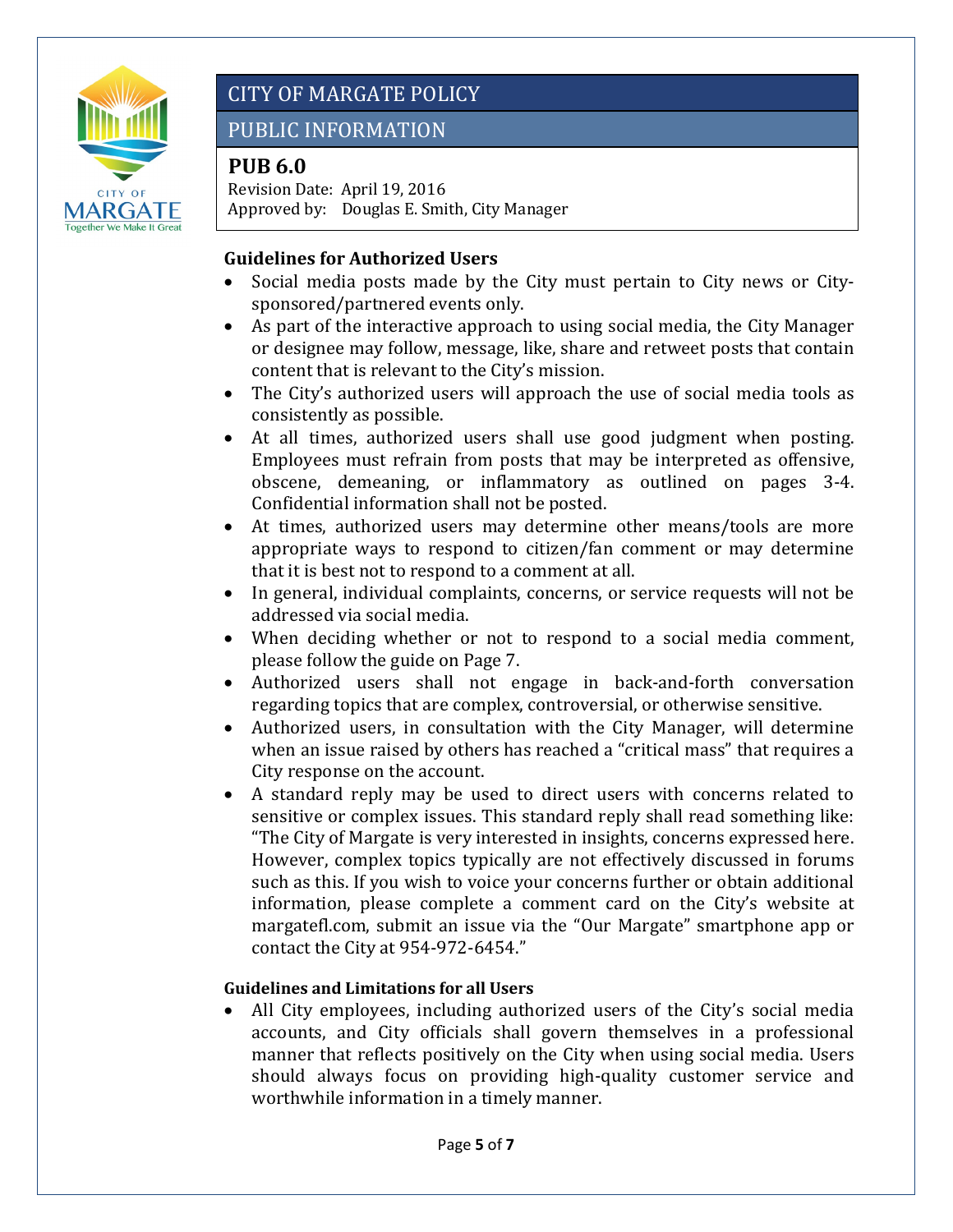

# PUBLIC INFORMATION

# **PUB 6.0**

 Approved by: Douglas E. Smith, City Manager Revision Date: April 19, 2016

- $f_{\rm eff}$  /  $f_{\rm eff}$  /  $f_{\rm eff}$  /  $f_{\rm eff}$  /  $f_{\rm eff}$ • The conversation shall always remain civil and respectful and all authorized users, employees, and City officials must refrain from using content in violation of this policy as outlined on pages 3-4.
- Inaccurate information posted by non-employees may be addressed and corrected, on a factual basis only.
- • Repeated violations to this policy shall result in removal of access to the service and be grounds for disciplinary action for City employees.
- This Social Media Policy shall be revised as needed. Posts/comments to the City of Margate's social media accounts shall constitute acceptance of this policy.

**EXCEPTIONS:** This policy may be revised from time to time.